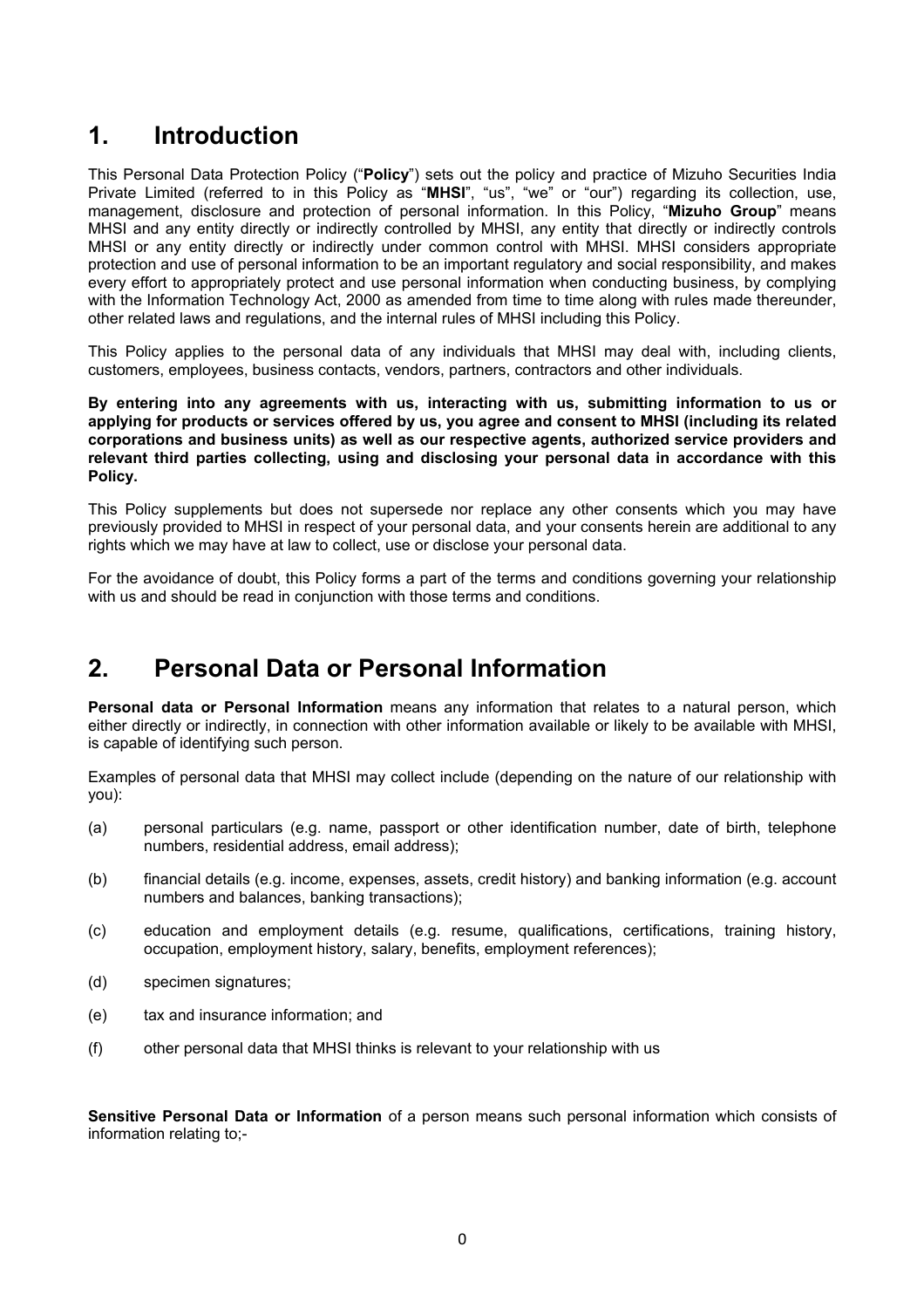- (a) password
- (b) financial information such as Bank account or credit card or debit card or other payment instrument details;
- (c) physical, physiological and mental health condition
- (d) sexual orientation
- (e) medical records and history
- (f) biometric information
- (g) any detail relating to the above clauses as provided to body corporate for providing service; and
- (h) any of the information received under above clauses by body corporate for processing, stored or processed under lawful contract or otherwise.

Provided that, any information that is freely available or accessible in public domain or furnished under the Right to Information Act, 2005 or any other law for the time being in force shall not be regarded as sensitive personal data or information.

## **3. Collection of Personal Data**

Generally, MHSI may collect personal data in the following ways:

- (a) when you submit application forms, questionnaires or other forms to us;
- (b) when you submit queries, requests, complaints or feedback to us;
- (c) when you use or sign up to any of MHSI' services;
- (d) when you interact with our staff, which may include customer service officers, relationship managers and other representatives, through telephone calls, letters, meetings and email;
- (e) when your images are captured by us in the form of photographs or videos, including via our CCTV cameras while you are on our premises or when you attend our events;
- (f) when you request that we contact you, and when you respond to our marketing representatives, agents and other service providers;
- (g) when you respond to our requests for additional personal data;
- (h) when you request to be included in an email or other mailing list;
- (i) when you submit a job application;
- (j) when we receive your personal data from business partners, public agencies, your employer or previous employer and other third parties in connection with your relationship with us; and
- (k) when you submit your personal data to us for any other reasons.

If you provide us with any personal data relating to a third party, by submitting such information to us, you represent to us that you have obtained the consent of that third party for providing us with their personal data for the purposes set out in this Policy.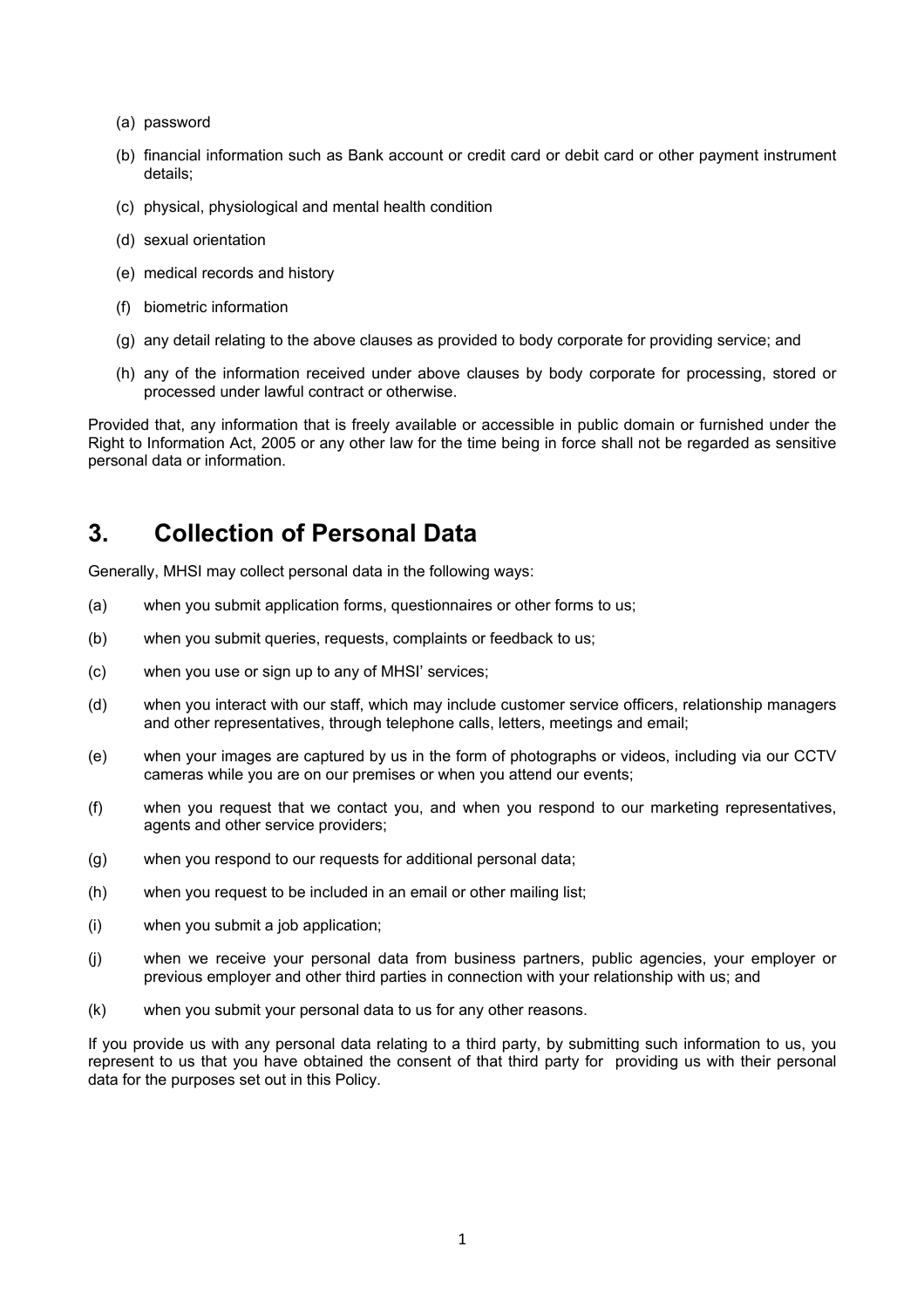## **4. Purposes for the Collection, Use and Disclosure of Personal Data**

Generally, MHSI collects, uses and discloses your personal data for the following purposes:

- (a) verifying your identity, including new or existing client verification;
- (b) verifying information supplied to MHSI by you or your authorised representatives;
- (c) responding to, handling, and processing queries, requests, applications, instructions, complaints and feedback from you;
- (d) managing your relationship with us;
- (e) developing and providing financial services or related products;
- (f) marketing (including direct marketing) of financial services or related products;
- (g) performing obligations in the course of or in connection with our relationship or our provision of the services requested by you;
- (h) providing a contact person to MHSI customers for operational matters with information concerning the Mizuho Group's businesses as well as information concerning any investment opportunities;
- (i) transfer of such data to any place inside or outside India whether for the processing, holding or use of such data inside or outside India for one or more of the purposes set out herein;
- (j) matching any personal data which relates to you for any of the purposes set out herein;
- (k) data verification or exchange;
- (l) facilitating business transactions;
- (m) managing the administrative and business operations of MHSI and complying with internal policies and procedures;
- (n) financial reporting, regulatory reporting, management reporting, risk management , audit and record keeping purposes;
- (o) if you are a job applicant or employee, assessing and evaluating your suitability for employment in any current or prospective position within the organization;
- (p) if you are an employee, performing obligations under or in connection with your contract of employment with us, including administrative and human resources related matters,
- (q) seeking professional advice, including legal advice;
- (r) complying with any applicable laws, regulations, codes of practice, guidelines, or rules applicable to the Mizuho Group, or to assist in law enforcement and investigations conducted by any governmental and/or regulatory authority;
- (s) enabling any of the actual or proposed transferees or assignees of MHSI' rights in respect of its customers to evaluate the transaction intended to be the subject of the transfer or assignment;
- (t) in connection with any system or facility for payment or communication by electronic means which MHSI or any other Mizuho Group company participates; and
- (u) any other purpose relating to or in connection with the any of the above, any business or dealings of the Mizuho Group or for any purpose which MHSI and you may from time to time agree.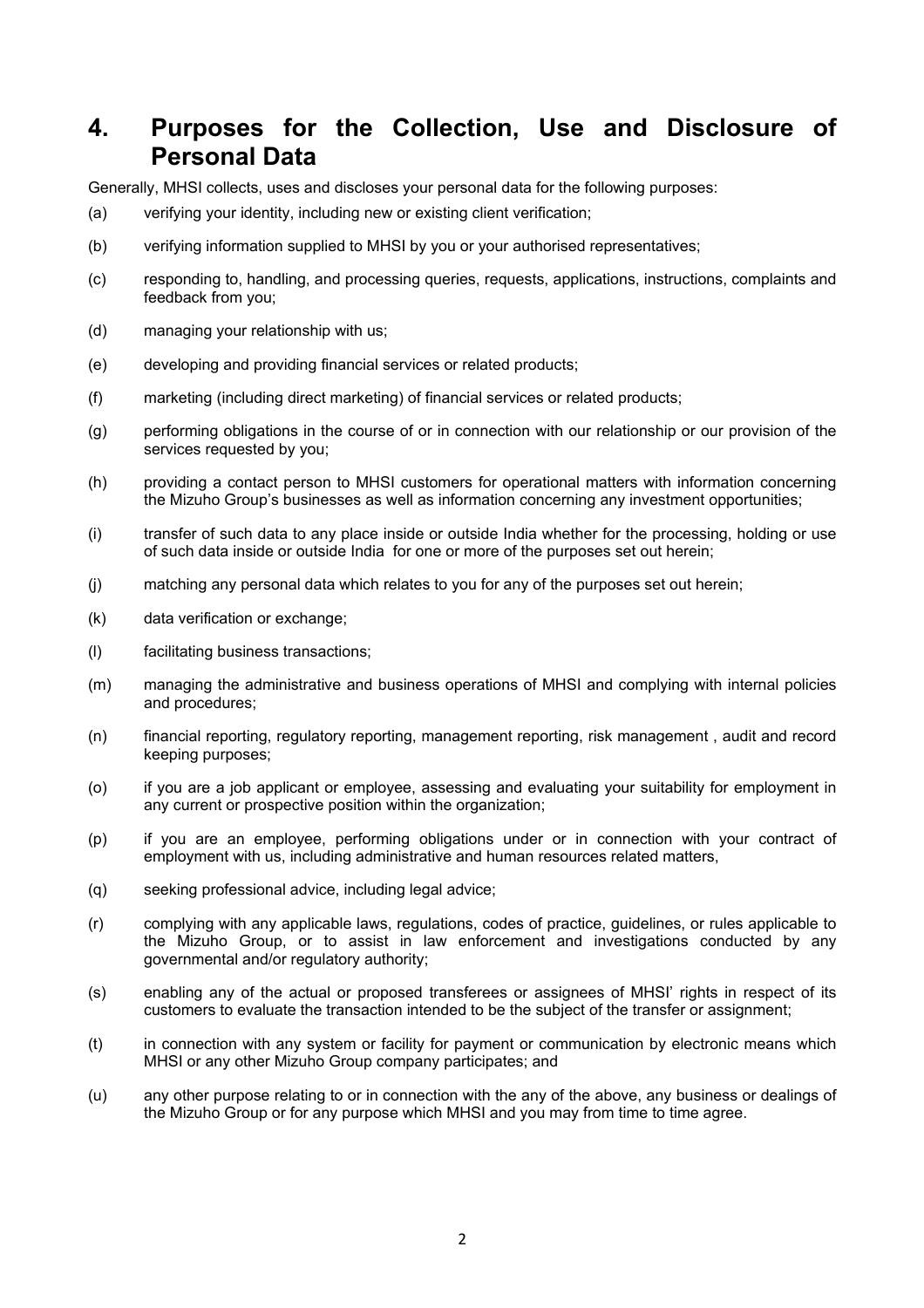# **5. Disclosure of Personal Data**

Your personal data held by us shall be kept confidential. However, in order to provide you with effective and continuous products and services, and for the purposes listed above (where applicable), your personal data may be disclosed to the following parties as MHSI may consider necessary, whether located in India or elsewhere:

- (a) any entity within the Mizuho Group, including its branches and offices;
- (b) any director, officer, employee or representative of the Mizuho Group only when carrying out the business of the Mizuho Group;
- (c) any agents, contractors, consultants or third party service providers who provide services to any Mizuho Group company in connection with our businesses, including courier services, employment, administrative, telecommunications, information technology, payment, payroll, processing, training, market research, storage, archival, or other services;
- (d) any person who owes a duty of confidentiality to the Mizuho Group or who has undertaken to keep such information confidential;
- (e) any financial institutions (including brokers) with which MHSI customers have or propose to have dealings relevant to the nature of business;
- (f) where data is collected by a Mizuho Group company as agent of any other person or for forwarding to or otherwise for the purpose of making any application or request to any other person for any facility or service, to such other person, noting that any such person who may not be in India, may not be subject to the Indian Regulation and accordingly the data is not protected to the same extent as under the Indian Regulation;
- (g) any business partner or investor to facilitate business transactions;
- (h) our professional advisors, such as financial advisors, auditors and lawyers;
- (i) vendors and other third party service providers in connection with promotions, online campaigns, products and services offered by MHSI;
- (j) relevant regulatory bodies, government agencies, statutory boards, administrative bodies, authorities or law enforcement agencies to comply with any laws, rules, guidelines and regulations to which the Mizuho Group may be subject, whether situated locally or overseas;
- (k) any person to whom MHSI transfers or assigns or, proposes to transfer or assign, MHSI' interests and/or obligations in respect of MHSI customers, including any accounts or any services;
- (l) any other party to whom disclosure of personal data is reasonably necessary for the purpose of managing, maintaining or terminating our relationship with you, or providing you with our services; and
- (m) other third parties: (1) as are necessary for the services provided by MHSI from time to time; (2) where required by rule or law or order or request from any governmental or regulatory body; (3) where the information is already publicly available (otherwise than as a result of a breach of our obligations hereunder); or (4) where requested or permitted by you.

# **6. Accuracy and Updates to Personal Data**

We shall make a reasonable effort to ensure that the personal data collected from you is accurate and complete, if your personal data is likely to be used by us to make a decision that affects you, or disclosed to another organization. If there is any change in your personal data, you should inform us as soon as possible.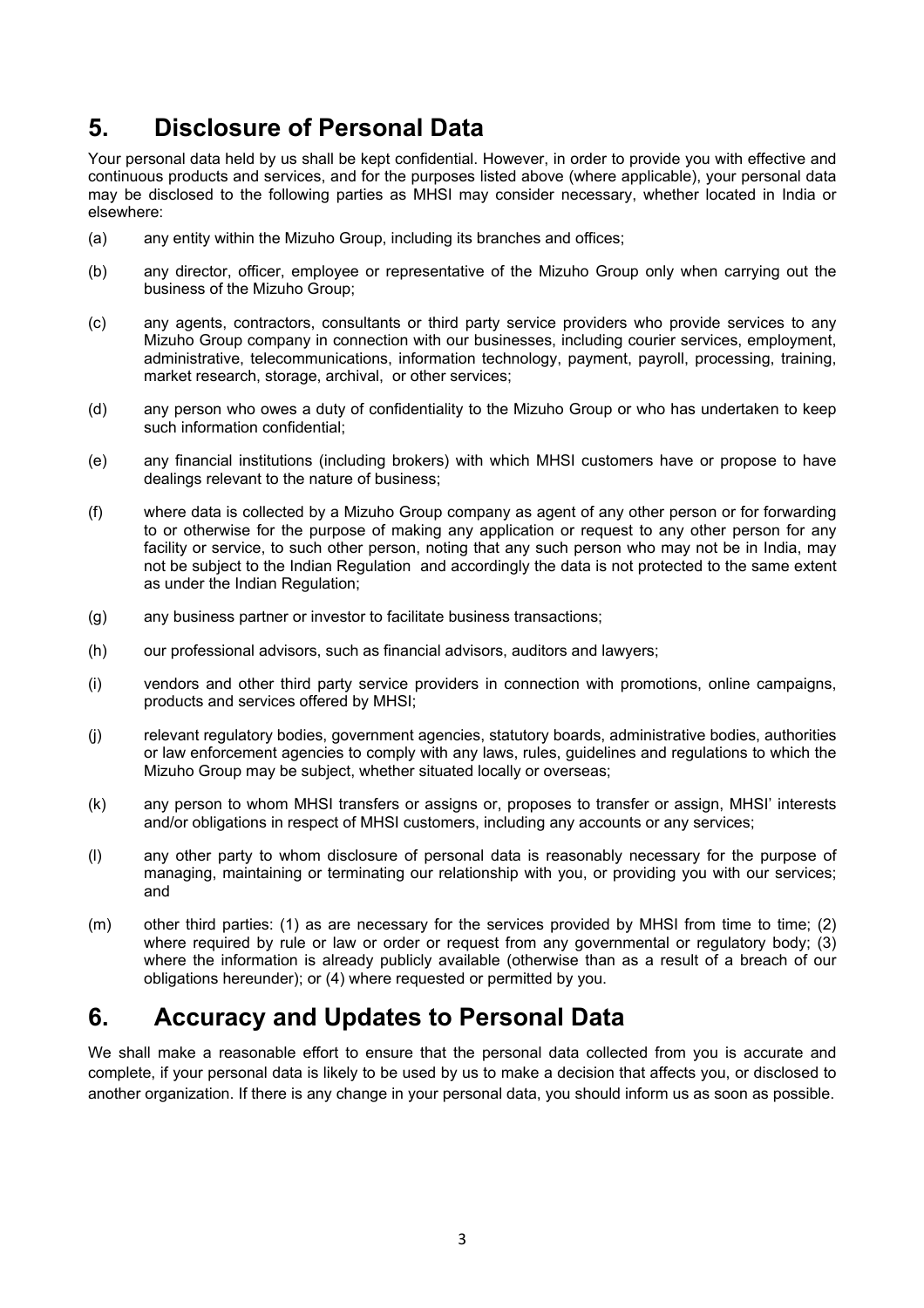# **7. Protection of Personal Data**

To safeguard your personal data, we have put in place reasonable security arrangements to prevent unauthorised access, collection, use, disclosure, copying, modification, disposal or similar risks. In the event that we transfer your personal data to a country outside India, we shall take all reasonable steps to ensure that it is provided a comparable standard of protection.

You should be aware, however, that no method of transmission over the Internet or method of electronic storage is completely secure. While security cannot be guaranteed, we strive to protect the security of your information and are constantly reviewing and enhancing our information security measures.

## **8. Continuous Improvement and Changes**

MHSI may revise this Policy from time to time without any prior notice to ensure that this Policy is consistent with future developments, industry trends and any changes in laws or regulations. Subject to your rights at law, you agree to be bound by the prevailing terms of the Policy as updated from time to time and as provided to you.

# **9. Access to and Correction of Personal Data**

If you wish to make (a) a request for access to a copy of the personal data which we hold about you or information about the ways in which we use or disclose your personal data; or (b) a correction request to correct or update any of your personal data which we hold about you, you may submit your request in writing or via email to our Compliance Officer at the contact details provided below.

We will provide you with access to the personal data where it is permitted to do so under the applicable laws and regulations. Where we are permitted to provide you with a copy of the personal data requested, please note that a reasonable fee may be charged for processing such a request. If so, we will inform you of the fee before processing your request.

# **10. Retention of Personal Data**

We may retain your personal data for as long as it is necessary to fulfil the purposes for which it was collected, or as required or permitted by applicable laws. We will cease to retain your personal data, or remove the means by which the data can be associated with you, as soon as it is reasonable to assume that such retention no longer serves the purposes for which the personal data were collected, and is no longer necessary for legal, regulatory or business purposes.

# **11. Roles and Responsibilities of Compliance Officer**

The consent that you provide for the collection, use and disclosure of your personal data will remain valid until such time it is withdrawn by you in writing. If you would like to apply for access to or correction of your personal data, or withdraw consent to the use of your personal data, you may contact our Compliance Officer at the contact details set out below. Whilst we respect your decision to withdraw your consent, please note that depending on the nature and scope of your request, we may not be in a position to continue providing our services to you or administer any contractual relationship with you, and we shall, in such circumstances, notify you before completing the processing of your request.

Please contact our Compliance Officer by telephone, email or by sending a letter, for any comments or inquiries you may have:

Compliance Officer Legal and Compliance Department Phone: +91 22 4353 7600 E-mail: pur\_in\_mhsi.compliance@mizuho-sc.com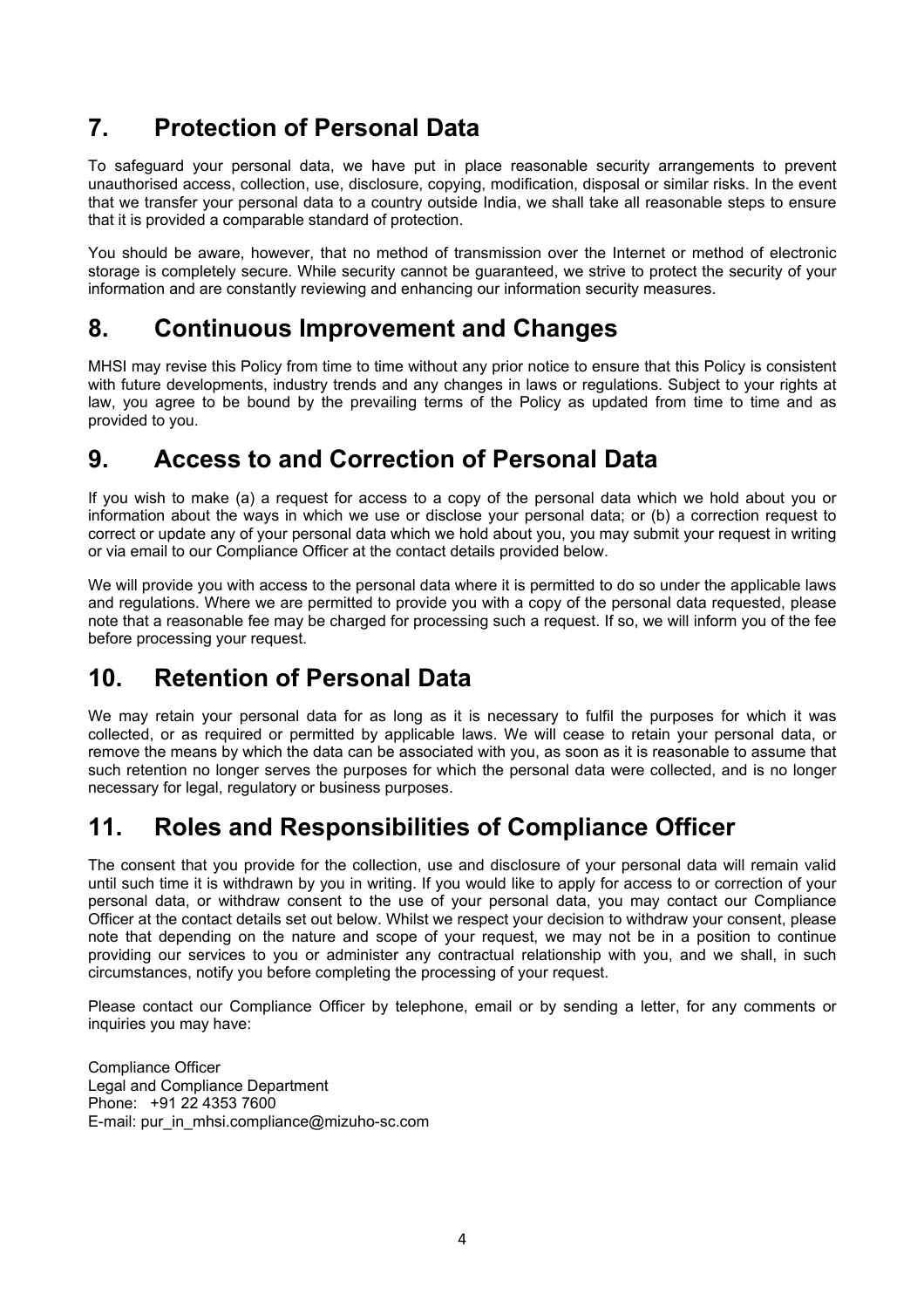Address: 1801, Tower A, Peninsula Business Park, Senapati Bapat Marg, Lower Parel, Mumbai – 400 013, India

## **12. Data Protection for Japanese Residents**

MHSI is a group company of Mizuho Financial Group, Inc. ("**MHFG**") which also recognizes appropriate protection and use of personal information to be important social responsibilities, and makes every effort to appropriately protect and use personal information complying with laws and regulations including the Act on the Protection of Personal Information ("**APPI**"). The APPI has an extraterritorial application so long as the individual resides in Japan. MHFG's privacy policy shall apply to such individuals and can be found at the following URLs:

For Japanese version: https://www.mizuho-fg.co.jp/privacy/customer/index.html

For English version: https://www.mizuhogroup.com/privacy

# **13. Data Protection for Persons Resident in the European Economic Area**

With effect from 25 May 2018, the European Union General Data Protection Regulation ("**GDPR**") will come into force. The GDPR applies to organizations located within the European Economic Area ("**EEA**"), as well as to organizations located outside the EEA where they offer services to persons resident in the EEA. It applies to all companies processing and holding the personal data of persons resident in the EEA, regardless of the company's location.

Where MHSI will be offering services to persons resident in the EEA or processing and holding the personal data of persons resident in the EU, it will need to comply with GDPR.

If you are a person resident in the EEA who will be providing personal data to MHSI, this Section and the Privacy Notice in Appendix 1 will apply to you.

### **Personal Data**

In the context of GDPR, "personal data" means any information relating to an identified or identifiable natural person ("**data subject**"); an identifiable natural person is one who can be identified, directly or indirectly, in particular by reference to an identifier ("**Personal Data**") including, but not limited to:

- A Name (First Name, Last Name, Alias);
- An identification number (including but not limited to, passport number, employee number or driving license number);
- An online identifier:
- Location data (home or work addresses);
- Contact information (telephone numbers, email addresses):
- Photographs and biometric data:
- One or more factors specific to the physical, physiological, genetic, mental, economic, cultural or social identity of that natural person.

"processing" means any operation or set of operations which is performed on personal data or on sets of personal data, whether or not by automated means, and includes:

- collection:
- recording:
- organization;
- structuring;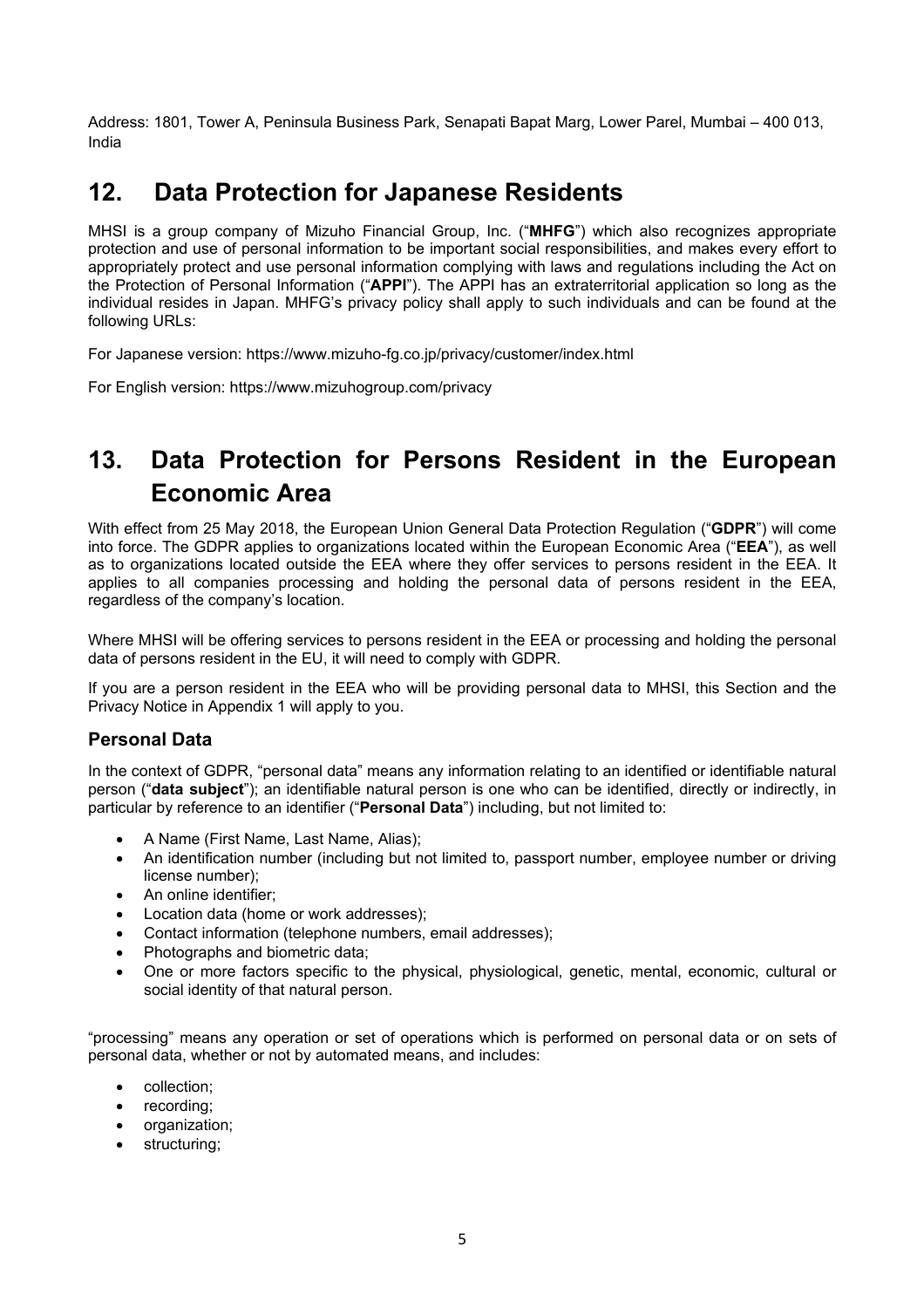- storage;
- adaptation or alteration;
- retrieval;
- consultation;
- use;
- disclosure by transmission;
- dissemination or otherwise making available;
- alignment or combination;
- restriction; or
- erasure of destruction.

## **Processing of Personal Data**

MHSI processes Personal Data to facilitate the delivering of products and services to its clients, to efficiently and effectively manage its business, as part of its legal and regulatory obligations and/or in connection with the employment of its staff.

Processing of Personal Data by MHSI is permitted under the GDPR for the following applicable purposes:

- a) The data subject has given consent to the processing of his or her Personal Data for one or more specific purposes.
- b) It is necessary for the performance of a contract to which the data subject is party or in order to take steps at the request of the data subject prior to entering into a contract.
- c) For compliance with a legal obligation to which the organization is subject.
- d) To protect the vital interests of the data subject or of another natural person.
- e) For the purposes of the legitimate interests pursued by MHSI or by a third party, except where such interests are overridden by the interests or fundamental rights and freedom of the data subject which require the protection of Personal Data.

MHSI' processing of Personal Data will be in accordance with the purposes stipulated in sections b) to e) above. In the event that a situation arises whereby consent is required from the data subject for processing of Personal Data, MHSI will need to obtain explicit consent from the data subject, upon informing the data subject of the specific purpose.

#### **Privacy Notice**

Please read the Privacy Notice in **Appendix 1** of this Policy. The Privacy Notice sets out the types of Personal Data collected from you, the purposes of processing the Personal Data, possible third party recipients of Personal Data and transfers of Personal Data to a third country, technical and organizational security measures, retention time and the rights of data subjects as well as contact details of the Compliance Officer.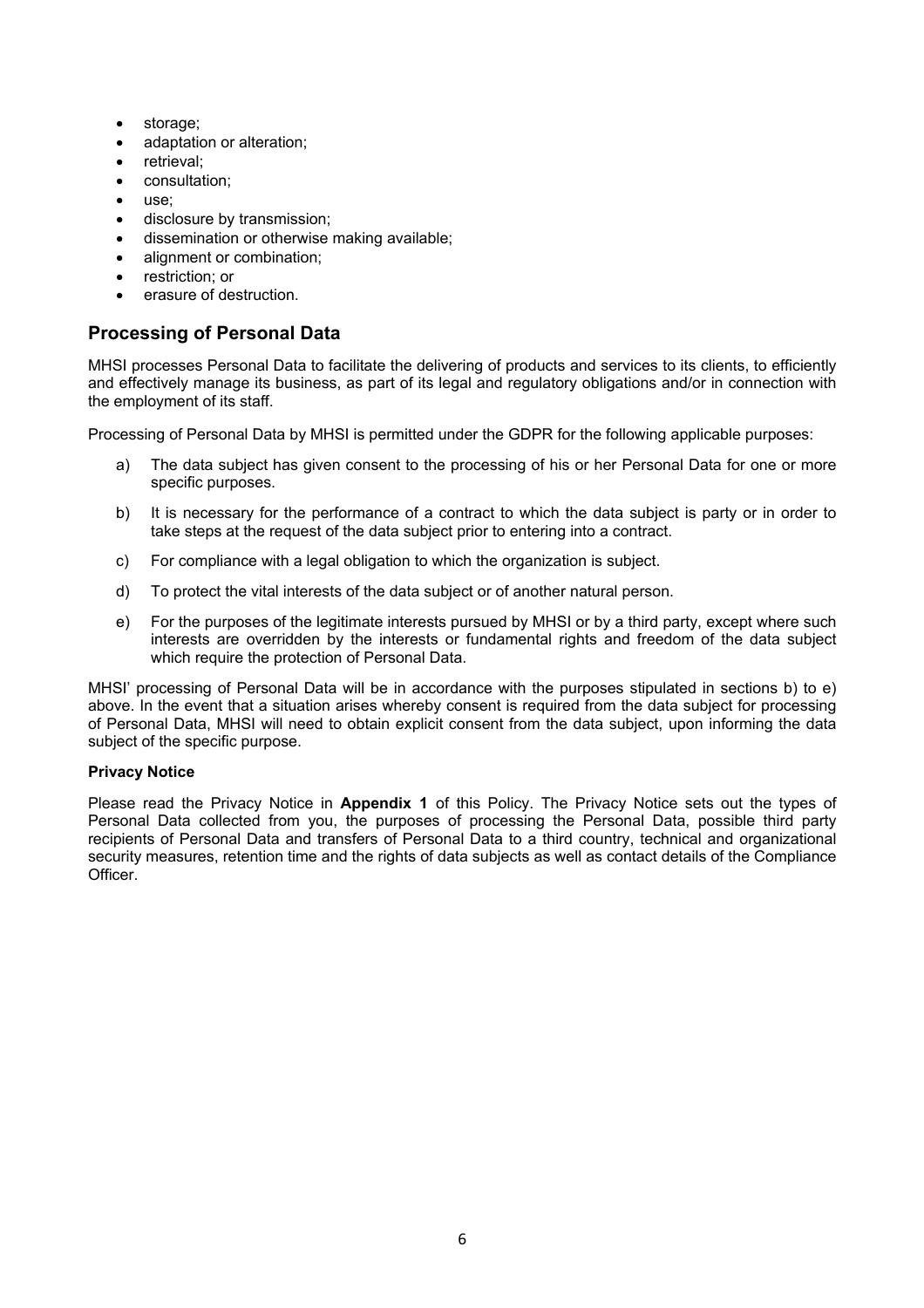## **1 Introduction**

## **1.1 Definitions, Acronyms and Abbreviations**

The following acronyms and abbreviations are used throughout this Privacy Notice.

| Affiliate        | An entity owned by the Mizuho Financial Group, Inc.                                                                                                                                                                                                                                                                                                                                                                                                                                                                                                                                                                                                                                                                                                                                                                           |
|------------------|-------------------------------------------------------------------------------------------------------------------------------------------------------------------------------------------------------------------------------------------------------------------------------------------------------------------------------------------------------------------------------------------------------------------------------------------------------------------------------------------------------------------------------------------------------------------------------------------------------------------------------------------------------------------------------------------------------------------------------------------------------------------------------------------------------------------------------|
| <b>MHSI</b>      | Mizuho Securities India Private Limited                                                                                                                                                                                                                                                                                                                                                                                                                                                                                                                                                                                                                                                                                                                                                                                       |
| Personal<br>Data | Any information relating to an identified or identifiable natural person ("data<br>subject"); an identifiable natural person is one who can be identified, directly or<br>indirectly, in particular by reference to an identifier including, but not limited to:<br>A Name (First Name, Last Name, Alias);<br>An identification number (including, but not limited to, Passport number,<br>$\bullet$<br>Employee Number or Driving License Number);<br>An online identifier;<br>$\bullet$<br>Location data (home or work addresses);<br>$\bullet$<br>Contact information (telephone numbers, email addresses);<br>$\bullet$<br>Photographs and biometric data;<br>one or more factors specific to the physical, physiological, genetic, mental,<br>$\bullet$<br>economic, cultural or social identity of that natural person. |
| Staff            | Refers to employees, temporary workers, contractors and $3rd$ party consultants.                                                                                                                                                                                                                                                                                                                                                                                                                                                                                                                                                                                                                                                                                                                                              |

## **1.2 Application**

Depending on the nature of relationship which MHSI has with the data subject, MHSI is a data controller or processor in respect of your Personal Data. On this basis, MHSI is responsible for ensuring that it uses your personal data in compliance with applicable data protection law.

This Privacy Notice applies if MHSI processes Personal Data of contractors, market participants and clients. The Privacy Notice sets out the basis on which any Personal Data about you that you provide to MHSI, that MHSI creates, or that MHSI obtains about you from other sources, will be processed by MHSI. Please take the time to read and understand this Privacy Notice.

## **1.3 Types of Personal Data collected**

MHSI collects and processes the following Personal Data about you:

- Contact details (including address, telephone numbers, email addresses);
- Individuals' names;
- Personal identifiers (including tax codes, national identification references, National Insurance numbers, bank account details and passport numbers);
- Photographs;
- Information about our business relationship with you;
- Professional information (including job title, role, department)
- Communication preferences (including preferred language)
- Vendor contact and sub‐contractor details;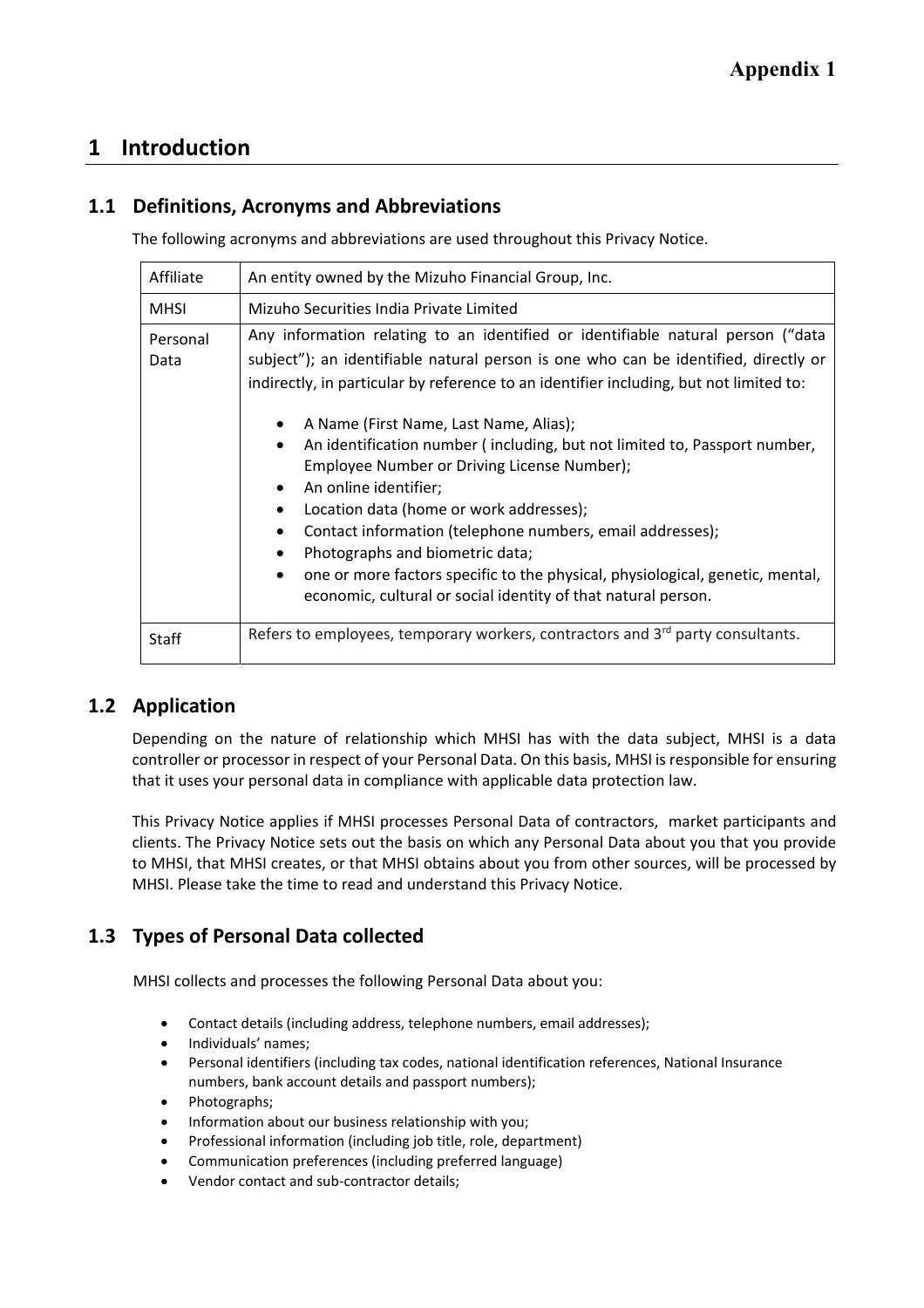Data subject details associated with the author or modifier of electronic records.

## **1.4 Purpose of Processing the Personal Data**

Your Personal Data may be stored and processed by MHSI in the following ways and for the following purposes:

- Allowing MHSI to provide services to you;
- Backup retention and management supporting business continuity;
- Contacting you as part of the conduct of normal business;
- Providing an audit trail relating to the conduct of normal business; and
- For operation and maintenance purposes, IT applications and infrastructure.

MHSI is entitled to use your Personal Data in these ways because:

- the performance of MHSI' obligations under its contract with you (otherwise MHSI may not be able to fulfil its obligations and provide services to you);
- MHSI has legal and regulatory obligations that it has to discharge;
- MHSI may need to in order to establish, exercise or defend its legal rights or for the purpose of legal proceedings; or
- the use of your Personal Data as described is necessary for MHSI's legitimate business interests (or the legitimate interests of one or more of MHSI' affiliates), such as:
- o Accounting;
- o Administration of employee benefits;
- o Book Maintenance;
- o Business Continuity Planning;
- o Change Management;
- o Collateral Management and Treasury operations;
- o Communications (telephones, intranet, internet, emails);
- o Compliance checks and conflict monitoring;
- o Data Management and Governance;
- o Enterprise Collaboration and Mobility
- o Accounts Payable processing;
- o Fraud prevention;
- o Health and Safety management;
- o Information Security management and administration;
- o IT controls;
- o IT Disaster Recovery and BCP Plan Management;
- o Legal management;
- o Mobile device management and service provision;
- o Payroll processing;
- o Provision of employee medical and life insurance;
- o Purchasing and procurement;
- o Recruitment and Human Resource administration;
- o Regulatory monitoring and administration;
- o Regulatory reporting;
- o Risk Management;
- o Risk Management and Reporting;
- o Sales and Trading and Order Management;
- o Sales Credit and Commission Management Reporting;
- o Sanctions, KYC and AML screening;
- o Staff record keeping;
- o Staff training;
- o Trade Affirmation and Clearing;
- o Travel and Entertainment;
- o Travel Bookings;
- o User access verification;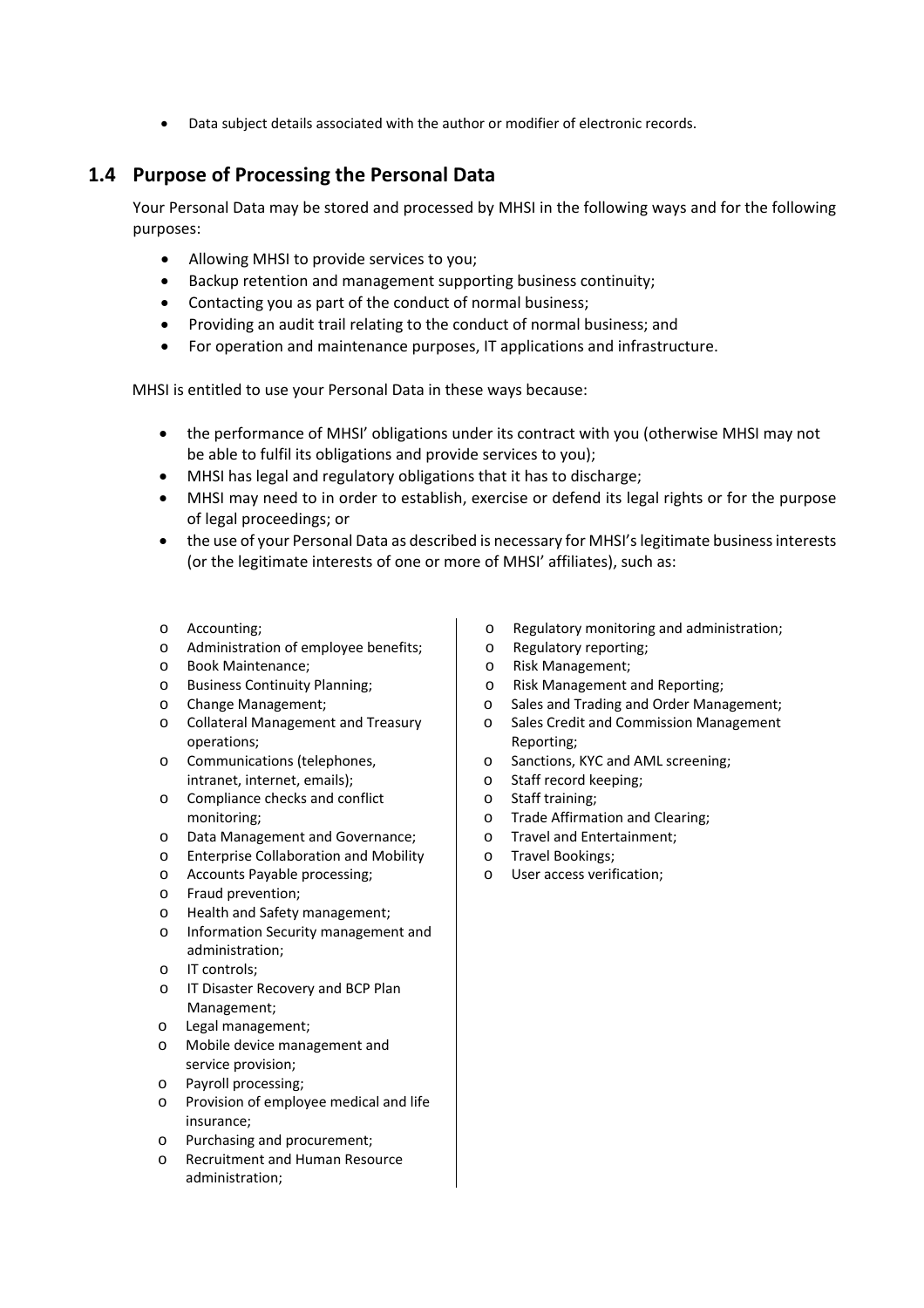## **1.5 Third party recipients of personal data**

MHSI may disclose your Personal Data to its affiliates. MHSI will take steps to ensure that the Personal Data is accessed only by staff of such affiliates that have a need to do so for the purposes described in this Privacy Notice.

MHSI may also share your Personal Data outside of MHSI and its affiliates:

- to MHSI vendors and market participants;
- if MHSI sells any of its business or assets, in which case MHSI may disclose your Personal Data to the prospective buyer for due diligence purposes;
- if MHSI is acquired by a third party, in which case Personal Data held by MHSI about you will be disclosed to the third party buyer;
- to third party agents or contractors for the purposes of providing services to MHSI. These third parties will be subject to confidentiality requirements and they will only use your Personal Data as described in this Privacy Notice; and
- to the extent required by law, for example if MHSI is under a duty to disclose your Personal Data in order to comply with any legal obligation, establish, exercise or defend its legal rights.

### **1.5.1 Transfer of personal data to a third country**

Given that MHSI is located in India, the Personal Data that MHSI collects from you will be stored at a destination outside the European Economic Area ("**EEA**"). It will also be processed by staff operating outside of the EEA who works for MHSI and its affiliates or for one of MHSI's suppliers.

MHSI will ensure that the Personal Data is protected in a manner that is consistent with how your Personal Data will be protected by MHSI or its affiliates in the EEA. This can be done in a number of ways, for instance:

- the country that MHSI sends vour Personal Data to might be approved by the European Commission;
- the recipient might have signed up to a contract based on "model contractual clauses" approved by the European Commission, obliging them to protect your Personal Data; or
- where the recipient is located in the US, it might be a certified member of the EU-US Privacy Shield scheme.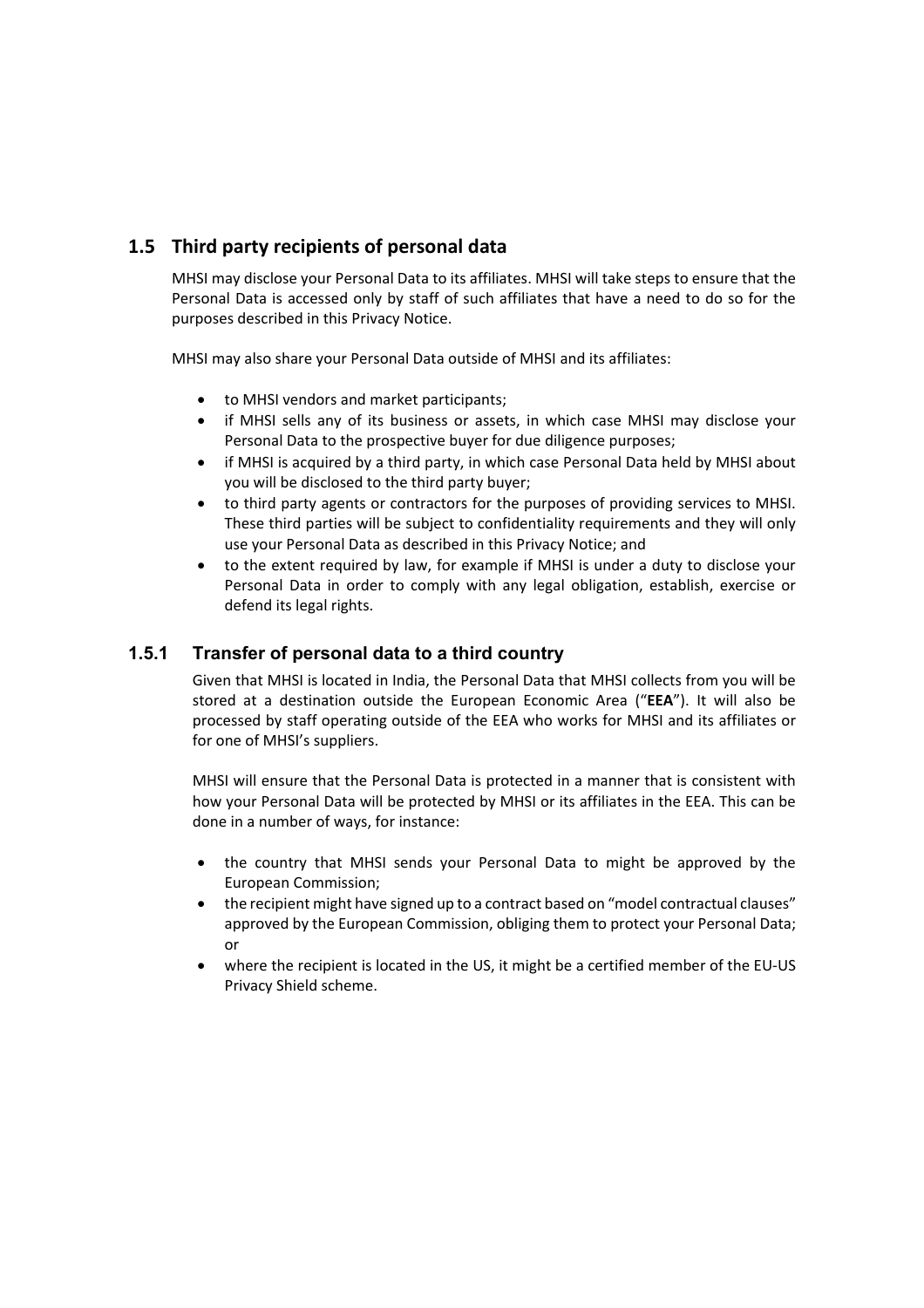In other circumstances the law may permit MHSI to otherwise transfer your Personal Data outside the EEA.

In all cases, however, MHSI will ensure that any transfer of your Personal Data is compliant with data protection law.

You can obtain more details of the protection given to your Personal Data when it is transferred outside the EEA (including a copy of the relevant safeguards) by contacting MHSI as set out in section 1.7.

#### **1.5.2 Technical and organisational security measures**

MHSI ensures that suitable contractual arrangements are in place with third parties such that safeguards equivalent to MHSI' are in place for the processing of your Personal Data.

#### **1.5.3 Retention time**

Personal Data is kept for the time necessary to provide the services to you or to fulfil legal, contractual or ongoing business interests. Once the purpose for processing the Personal Data has been discharged, MHSI shall keep such Personal Data no longer than is necessary, subject to any laws or regulations that may set a minimum period for which MHSI has to keep your Personal Data.

### **1.6 The Rights of Data Subjects**

Subject to applicable exemptions, you have the right, at any time,:

- to obtain information regarding the processing of your Personal Data and access to the Personal Data which MHSI holds about you;
- where it was on the basis of MHSI processing your Personal Data, to withdraw your consent to MHSI processing your Personal Data at any time;
- to receive some Personal Data in a structured, commonly used and machine-readable format and/or request that MHSI transmits those data to a third party where this is technically feasible;
- to request that MHSI rectifies your Personal Data if it is inaccurate or incomplete;
- to request that MHSI erase your Personal Data;
- to object to, and the right to request that MHSI restricts its processing of your Personal Data; and
- to lodge a complaint with the data protection regulator if you think that any of your rights have been infringed by MHSI.